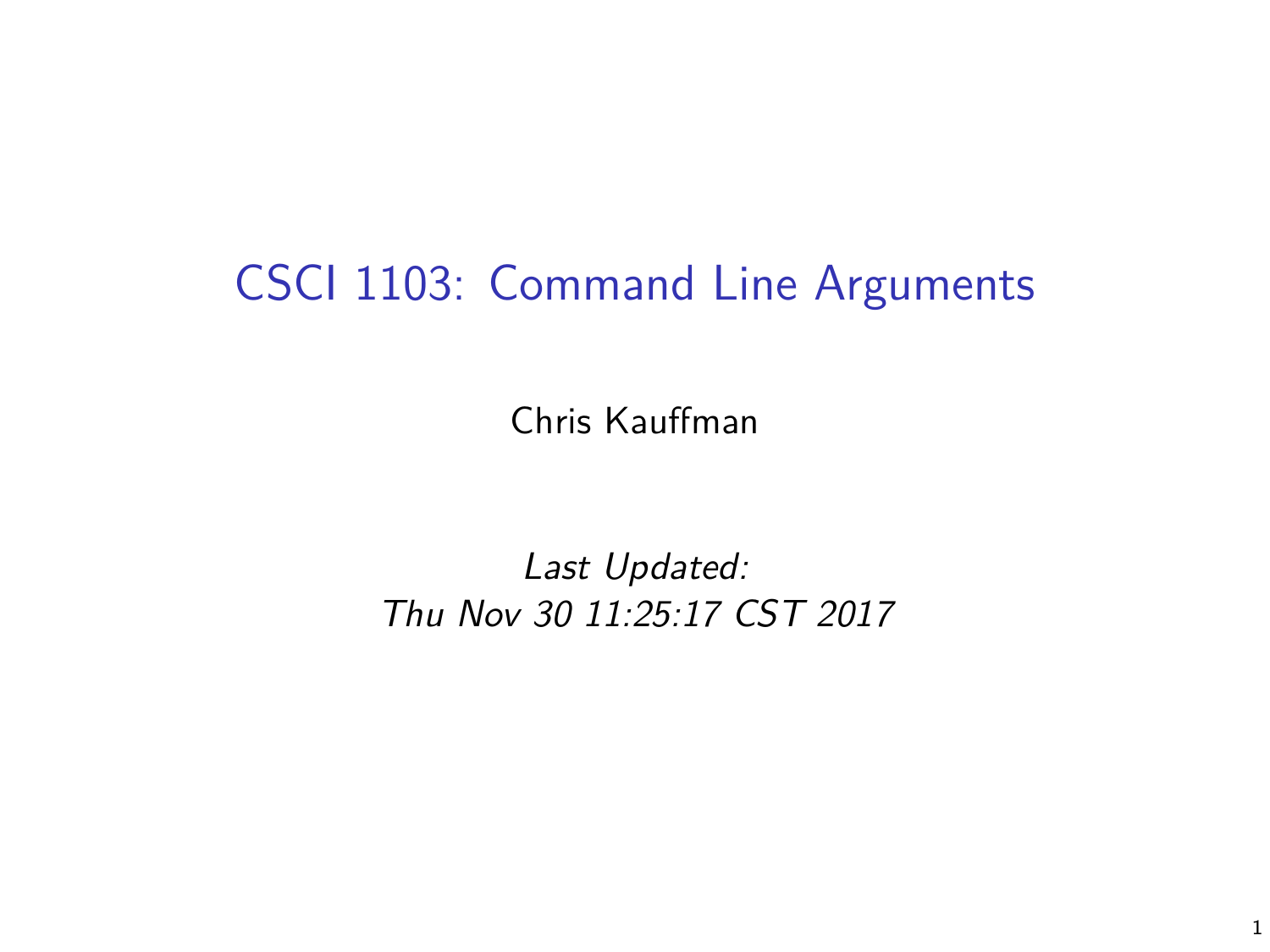#### Command Line Argumnets

Pass command line arguments to a program

```
java CmdArgs here are 4 args
```
Use the arguments: stored in the args array of main

```
public class CmdArgs {
  public static void main(String args[]){
    if(args.length >= 4 & &
       args[0].equals("here") &&
       args[1].equals("are") &&
       args[2].equals("4") &&
       args[3].equals("args")){
      System.out.println("Hurray!");
    }
 }
}
```
See also CommandLine.java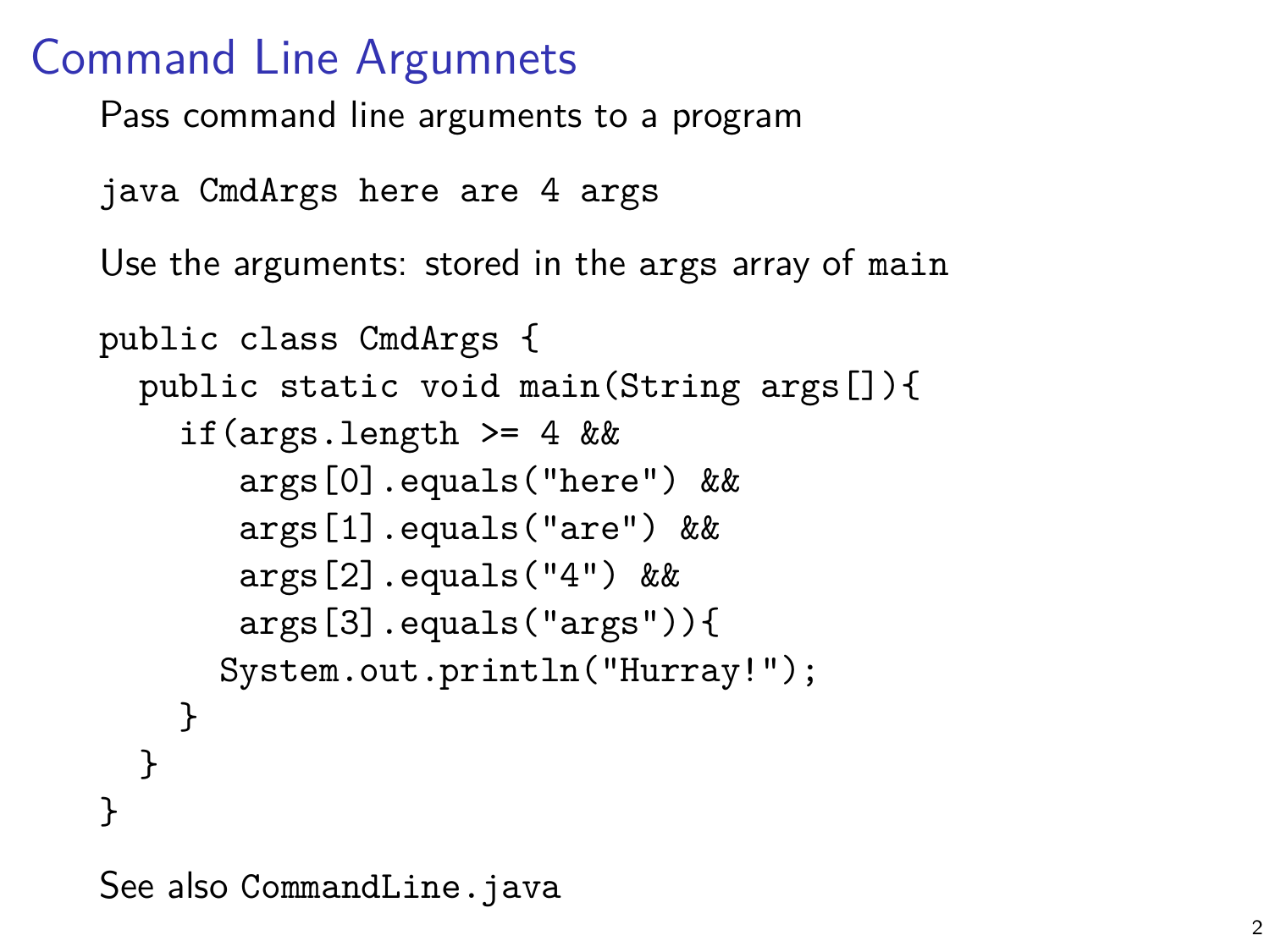### Exercise: Check for repeated first

Write a main() method which checks if the 0th arg appears as any other argument.

> javac RepeatedFirst.java > java RepeatedFirst No words given > java RepeatedFirst ding ding not repeated > java RepeatedFirst ding a ling ding not repeated > java RepeatedFirst ding a ling a ling ding a ding repeated at position 5 > java RepeatedFirst ling ding a ling a ling ling repeated at position 3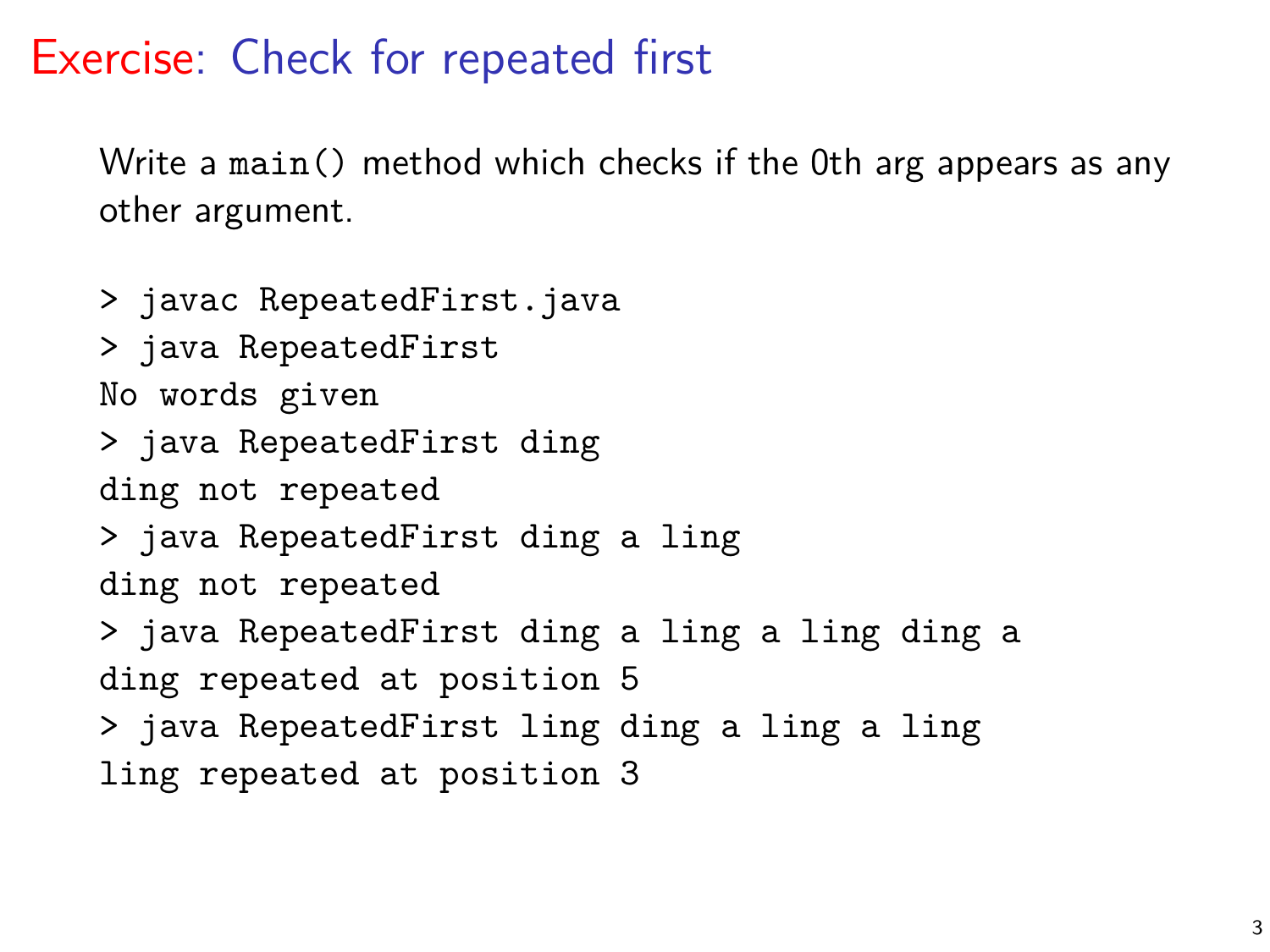Answer: Check for repeated first

```
1 public class RepeatedFirst{<br>2 public static void main(S
 2 public static void main(String args[]){<br>3 if(args.length == 0){
 3 if(args.length == 0){
           System.out.println("No words given");
 5 return;
\begin{array}{ccc} 6 & & \rightarrow \\ 7 & & \text{S} \end{array}String first = \arg s[0];
8 for(int i=1; i<args.length; i++){<br>9 if(first.equals(args[i])){
           9 if(first.equals(args[i])){
10 System.out.printf("%s repeated at position %d\n",
11 first,i);
12 return;<br>13 }
13 }
14 }
15 System.out.printf("%s not repeated\n",first);
16 }
17 }
```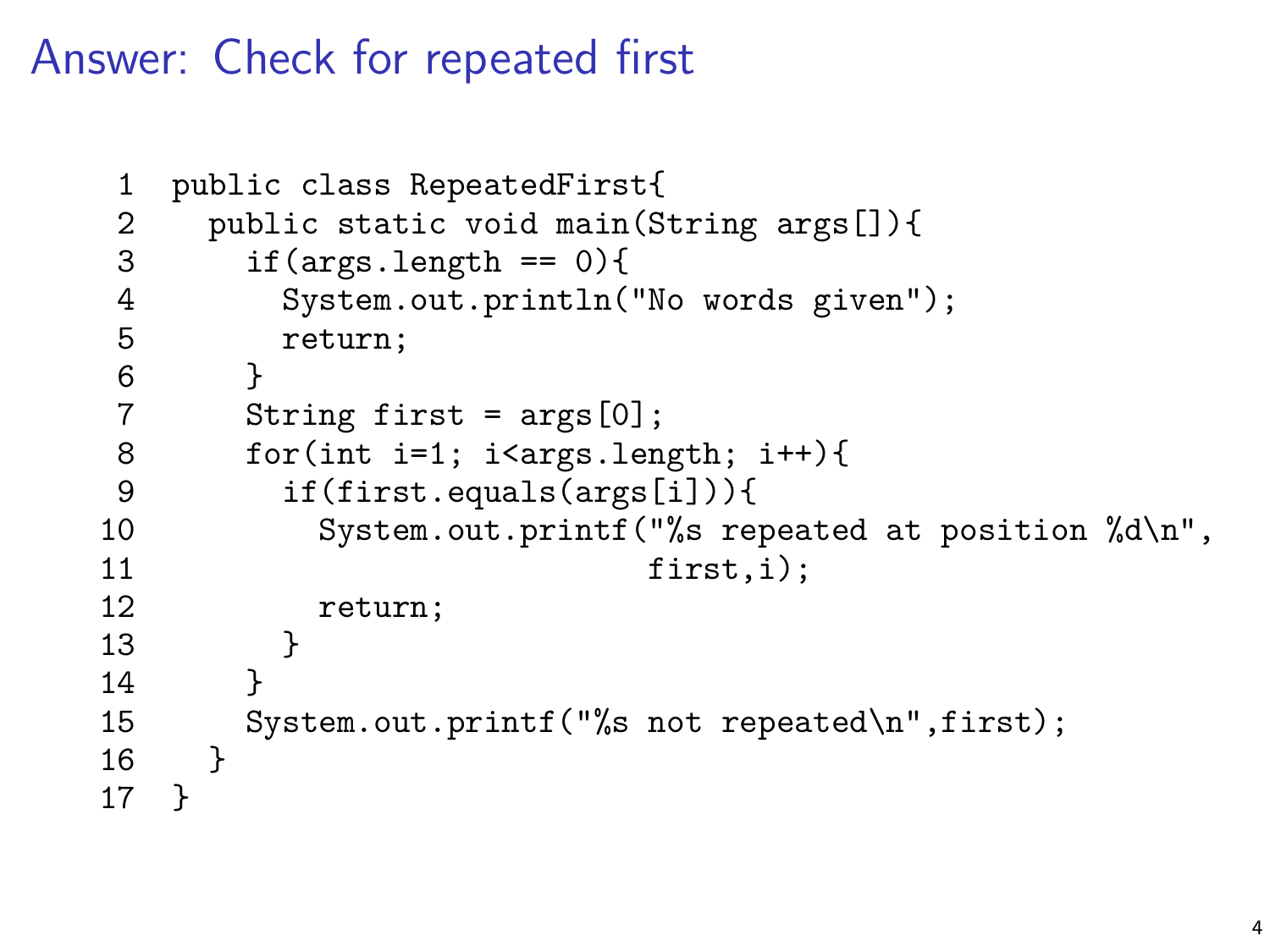# Command line args often name Files

- $\triangleright$  Outside world tells program which file(s) to work on
- $\triangleright$  Example: sum numbers in file named on command line

```
import java.io.*;
import java.util.*;
public class SumFile{
  public static void main(String args[])
  throws Exception
  {
    String filename = args[0];
    Scanner input =
       new Scanner(new File(filename));
    double sum = 0;
    while(input.hasNext()){
      double val = input.nextDouble();
      sum += val:
    }
    input.close();
    System.out.printf("sum of file %s: %.1f\n",
6.5
                      filename, sum);
  }
}
                                                  > javac SumFile.java
                                                  > cat data.txt
                                                  17.0
                                                  18.0
                                                  16.0
                                                  10.0
                                                  15.0
                                                  > java SumFile data.txt
                                                  sum of file data.txt: 76.0
                                                 > cat data2.txt
                                                 7.0
                                                 8.0
                                                 6.0
                                                  0.0
                                                  5.0
                                                 4.5
                                                  > java SumFile data2.txt
                                                  sum of file data2.txt: 37.0
                                                  >
```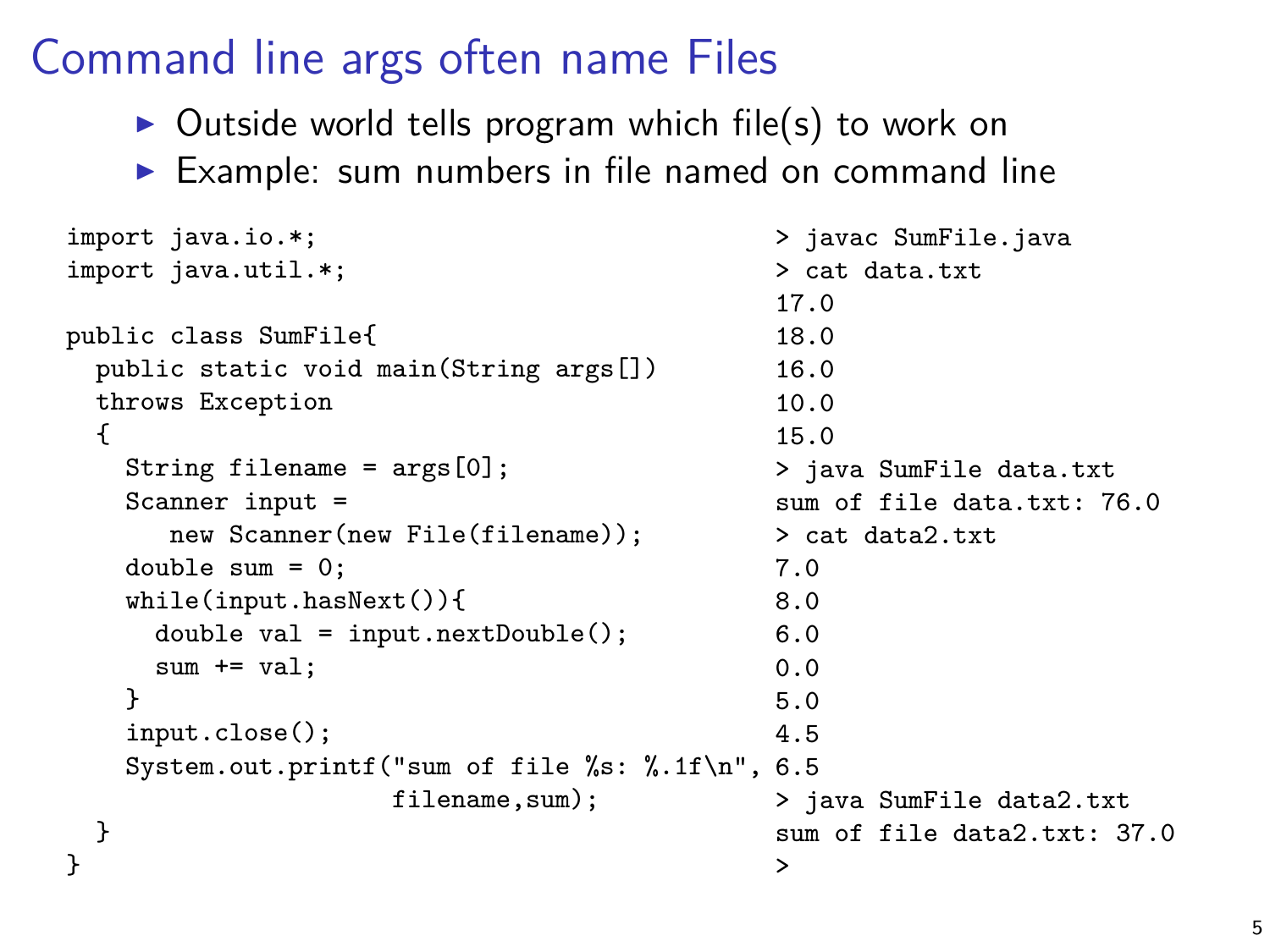## Exercise: Word Count

Write a main() method which

- $\triangleright$  Treats each command line arg as file name
- $\triangleright$  Opens each file using a Scanner
- $\triangleright$  Counts how many space-separated words appear in the file
- $\blacktriangleright$  Closes the scanner
- $\blacktriangleright$  Reports the results on screen
- $\triangleright$  Repeats for the next file in the args list

> javac WordCount.java > java WordCount > java WordCount WordCount.java WordCount.java has 41 words > java WordCount WordCount.java RepeatedFirst.java Example.java WordCount.java has 41 words RepeatedFirst.java has 39 words Example.java has 137 words